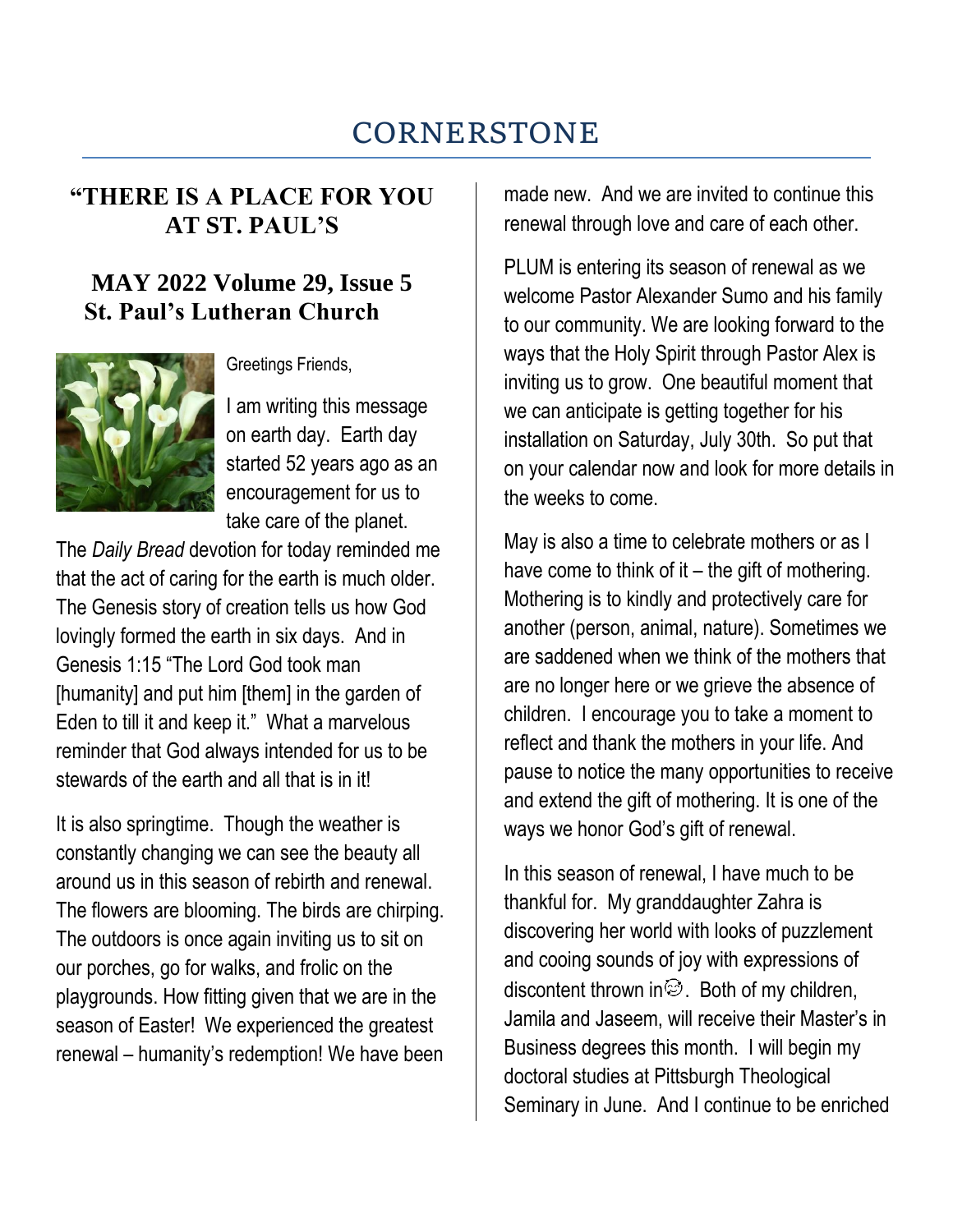with your love and care as we journey together in this ministry God has placed us in.

Whatever the ways God is inviting you into renewal this month, my prayer is that the gift of renewal, hope, and new life granted to us through Jesus' death and resurrection continues to bring you joy.

He is risen! Alleluia! Christ is risen indeed!

*Pastor Brenda* 



## **PLUM WELCOMES REV. ALEXANDER SUMO**



Alexander Yarmie Sumo is a lifelong Lutheran. Born and raised in Liberia, West Africa, he completed his secondary education at the William V.S. Tubman High School in Monrovia and obtained his undergraduate degree

(Bachelor of Arts - BA) in sociology and public administration from the African Methodist Episcopal (AME) University in Liberia. He completed seminary and ministry training in August 2000 with a Bachelor of Theology (B.Th.) degree from the United Methodist University - Gbarnga School of Theology. Alexander was ordained in 2003 as Pastor of Word and Sacrament in the Lutheran Church in Liberia (LCL). Between 2000 and 2008 Pastor Sumo served as pastor for several parishes in the Lutheran Church in Liberia (St. Paul – LTI, St. Andrew - Gorlu Parish, St. Matthew Parish – Paynesville, David A. Day – Harrisburg Parish, and Lutheran Memorial – Millsburg Parish). Alexander and family relocated to the United States in 2008 and he was admitted to the pastoral roster of the Evangelical Lutheran Church in America (ELCA) in 2011. Immediately following his admission to the ELCA roster, Pastor Sumo was called by the Southern Ohio Synod (SOS) to serve as Pastor/Developer for its mission congregation (The African International Lutheran Mission - AILM) in Columbus, Ohio. He served the AILM as a Lead Pastor for 14 years and the St. Luke Evangelical Lutheran Church in Newark, Ohio for a little over 2 years.

Alexander completed graduate work at Capital University – Trinity Seminary in Columbus, Ohio where he earned the Master of Arts (MA) in gender, youth and family studies (MAYFM) and the post graduate Master of Sacred Theology (STM) degree in leadership and pastoral practice. Pastor Alexander Sumo completed his doctoral studies in 2019 and earned the Doctor of Leadership for Transformational Change from Capital University and the Methodist Theological School in Ohio (MTSO). Dr. Alexander Yarmie Sumo and Ms. Deddeh Matee Kpukuyou, an accountant and a nursing professional are blessed with three (3) beautiful children: Alexander Yarmie Jnr., Alaric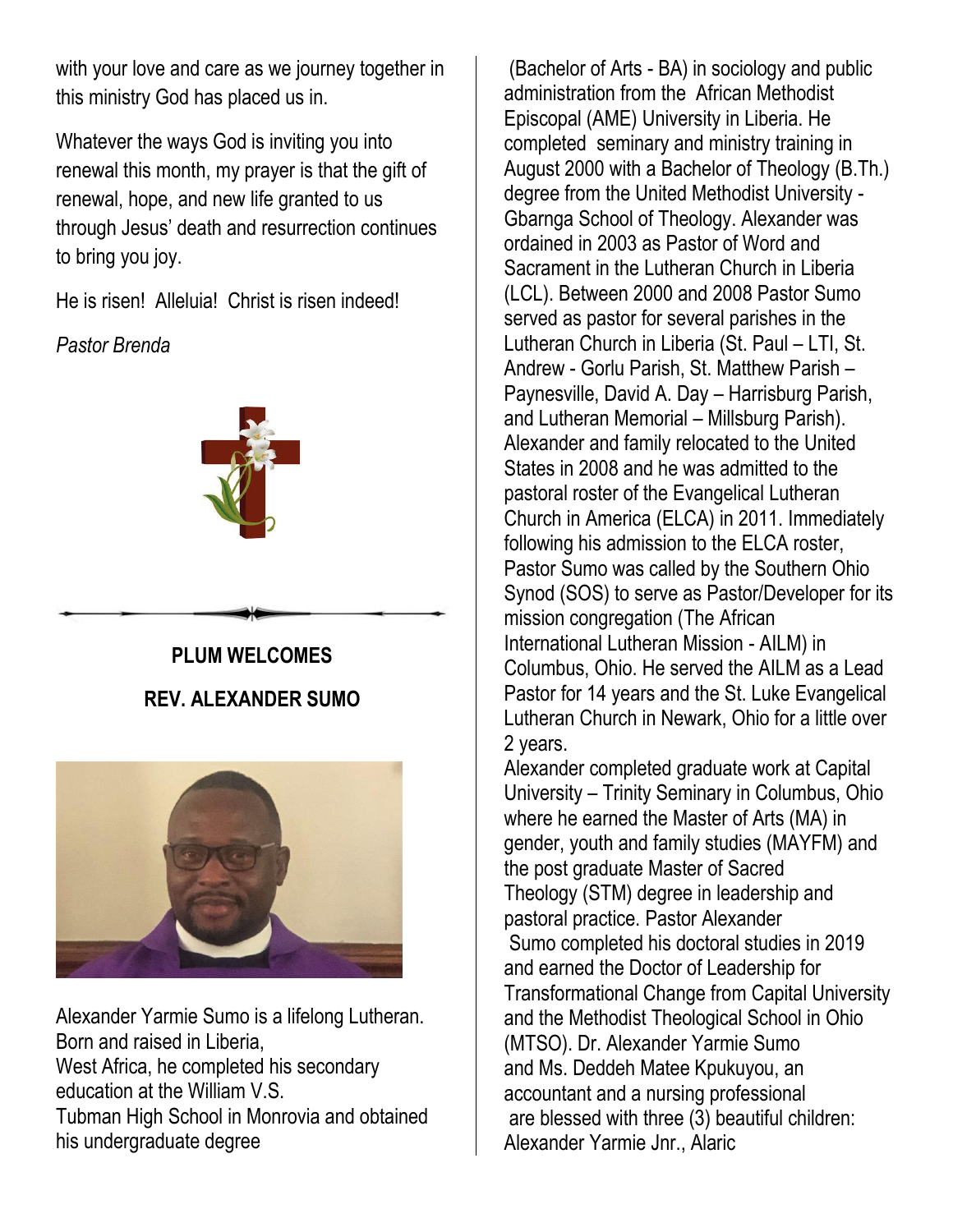Leela, and charming Ms. Alexandria Jackie. The family has lived in Columbus, Ohio for over 14 years. A move to Pittsburgh, PA to serve Pittsburgh Lutheran United Ministries (PLUM) is an exciting new journey and we cannot wait to start it. To God be the glory.



- Synod Assembly, June 16, 17, 18, 2022, zoom. Two representatives are needed. Registration opens April 18. Caucus Meeting, Conference 6, May 24, 2022, 7PM. The two representatives attending must be registered before the Caucus Meetings so they receive the caucus information. Please notify Nancy Pollo if you are interested in being a representative.
- Masks are now optional at St. Paul's. Masks will not be worn during the service unless someone has any objections. CDC, Synod, & Plum are recommending masks for people that have not been vaccinated.
- PLUM Board made the decision to allow congregations to adjust how we do communion to allow for a return to the communion rail. However, COVID safety protocols remain in place. Councils to determine change in consult with Pastors. St. Paul's will continue with our present process until another decision is made.
- Taize service, May 6, 2022, 7PM, zoom.
- A luncheon is being planned to introduce Pastor Alexander Sumo to PLUM staff (admin, music, worship, anyone that would like to attend), May 20, 2022, 11AM, St. Andrews, Carnegie. RSVP for St. Paul's no later than May 15, 2022, to Ann Morrocco,

[annettemorrocco1@gmail.com](mailto:annettemorrocco1@gmail.com) or home number 724-748-5897.

- PLUM Board, May 23, 2022, 7PM. Zoom.
- St. Paul's Council Meeting, May 31, 2022, Eberle Hall, in person meeting.
- What's Next meeting, June 7, 2022, 7PM, zoom.
- Confirmation Classes are being scheduled. Any  $6<sup>th</sup>$  grade student or older are eligible. Please contact Nancy Pollo is you have a child that is ready for Confirmation.
- Pastor Alexander Sumo's Installation, July 31, 2022.



The monthly mission for the month of May for St. Paul's Lutheran Church is Mission Support.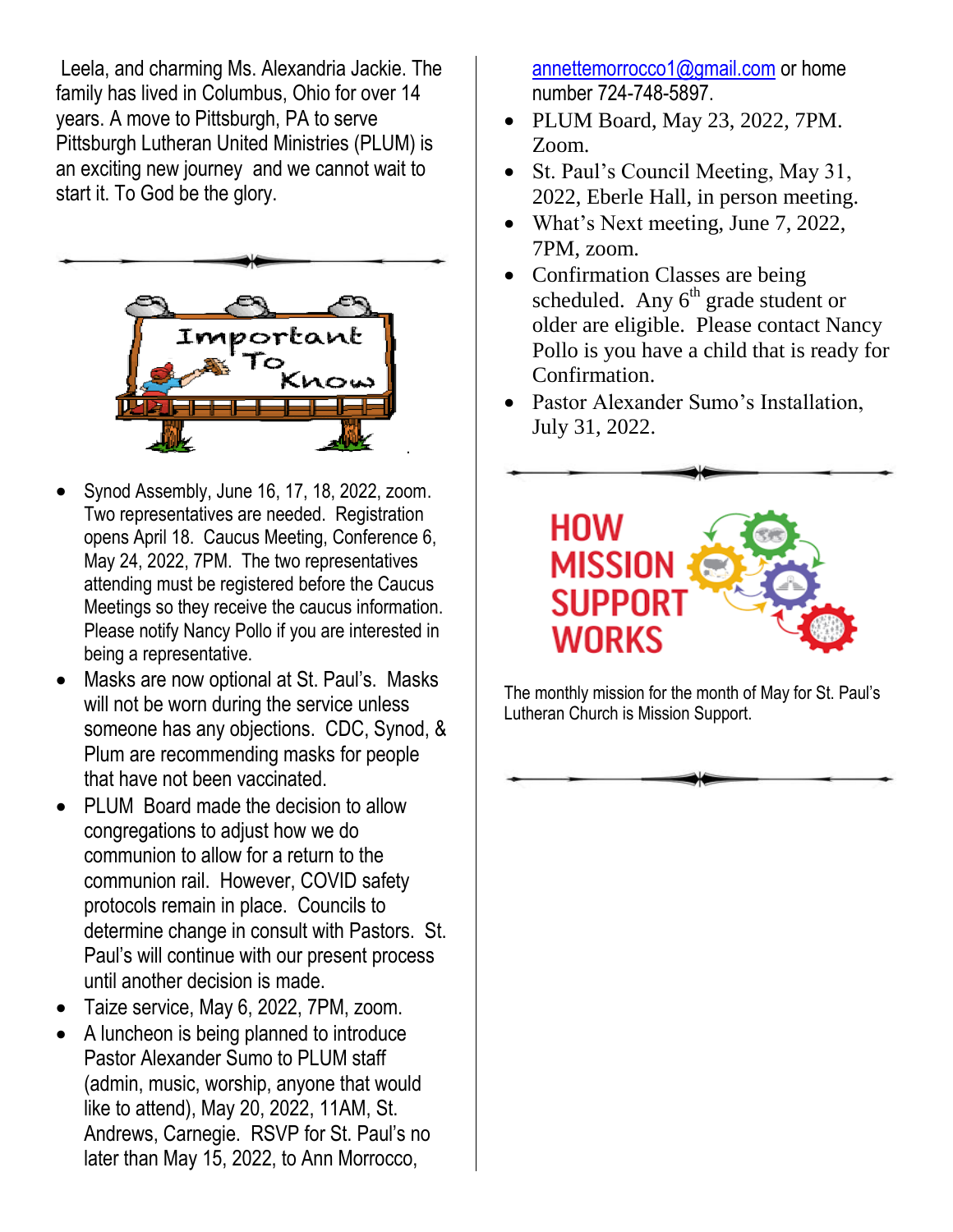

**Eternal Candle**

**May – Ann Morrocco June – Need a sponsor July – Need a sponsor August – Karen & Logan Billingham October – Mike, Carol, Corey Ferens December – Ann Morrocco**

If you would like to sponsor the eternal candle for one of the vacant months in 2022, please notify Ann Morrocco, [annettemorrocco1@gmail.com.](mailto:annettemorrocco1@gmail.com) Donation is \$25.00. Put your name on the envelope along with your check/money in the collection plate.



### **WORSHIP 11:15 A.M. -- St Paul's**

**May 1 - Pastor John Gropp May 8 – Layperson Janet Craig May 15 – Pastor Sue Devine May 22 – Layperson Anna Williams May 29 – Layperson Bob Averell**



Will you please consider saving your prescription bottles? These bottles can help people in third world countries.



**Lectors May 1 - Shawndel Kelley May 8 – Laurie Nickles May 15 – Corey Ferens May 22 – Scott Cregut May 29 – Lee Jones**

#### **Assistants**

**May 1 –Scott Cregut May 8 –Karen Billingham May 15 – Scott Latta May 22 - Shawndel Kelley May 29 – Carol Ferens**

#### **Ushers**

**May 1, 8, 15, 22, 29 - Scott Latta**

If you are interested in serving as an assistant/lector/usher, please sign the signup sheets next to the flower chart or notify Ann Morrocco; 724-746-5897; email: [amorrocco1@verizon.net.](mailto:amorrocco1@verizon.net)



Will you please consider saving your pop can rings? Also, any other can that has a pop ring. These rings will help someone with cancer treatments.